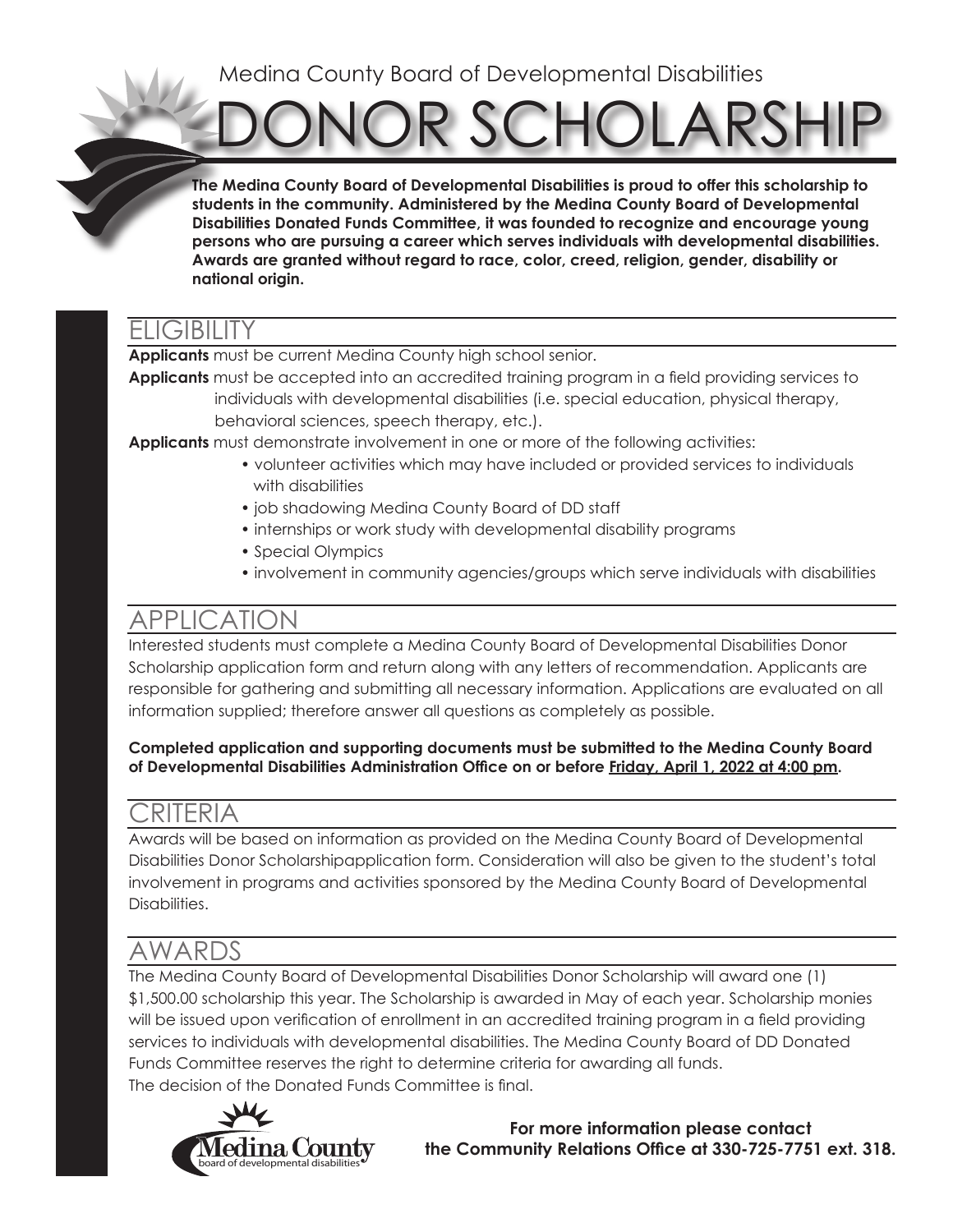Medina County Board of Developmental Disabilities

|                                                                                                                                                                                                                                     |                                                                                                                         | ONOR SCHOLARSHI |
|-------------------------------------------------------------------------------------------------------------------------------------------------------------------------------------------------------------------------------------|-------------------------------------------------------------------------------------------------------------------------|-----------------|
|                                                                                                                                                                                                                                     | <b>2022 Application Form</b>                                                                                            |                 |
| (Please Type or Print)                                                                                                                                                                                                              |                                                                                                                         |                 |
| Street Address: <u>The Communication</u> Communication of the Communication of the Communication of the Communication of the Communication of the Communication of the Communication of the Communication of the Communication of t |                                                                                                                         |                 |
|                                                                                                                                                                                                                                     |                                                                                                                         |                 |
|                                                                                                                                                                                                                                     |                                                                                                                         |                 |
|                                                                                                                                                                                                                                     |                                                                                                                         |                 |
|                                                                                                                                                                                                                                     |                                                                                                                         |                 |
| How did you find out about this scholarship? ___________________________________                                                                                                                                                    |                                                                                                                         |                 |
| <b>Administration Office</b><br>4691 Windfall Road<br>Medina, Ohio 44256                                                                                                                                                            | Submit completed application form and all supporting documents to:<br>Medina County Board of Developmental Disabilities |                 |

#### **Deadline for submitting application: 4:00 pm on Friday, April 1, 2022**.

#### *Complete all questions, giving as much detail as possible; use additional paper if necessary.*

1) Please describe your career goals, including plans for college or other training (information should include major field of study, type of population or nature of disabilities you wish to serve, and the setting in which you hope to work, e.g. "I will be attending the University of Akron where I plan to major in Speech Therapy. I would like to work with children in public schools."):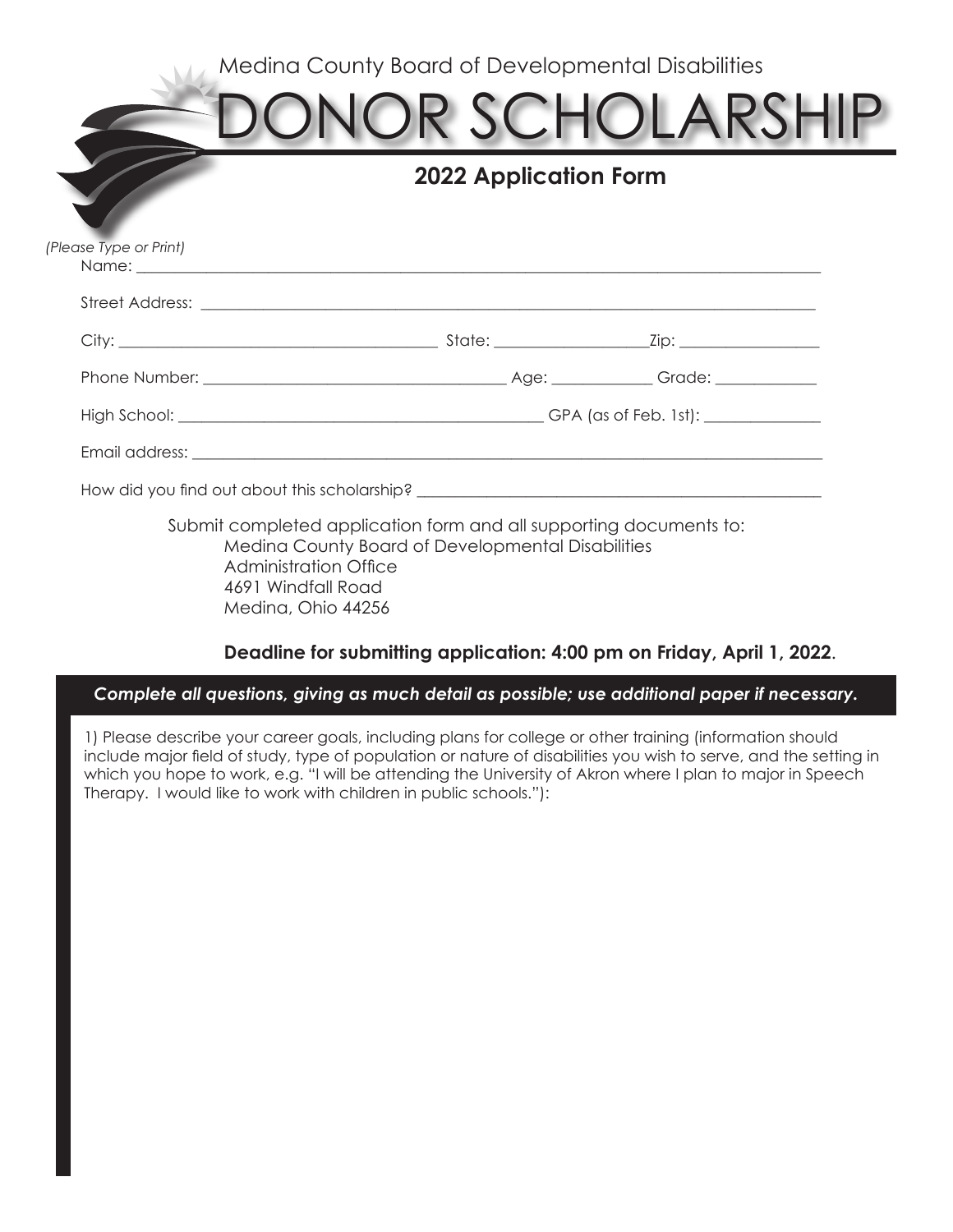2) Explain what has motivated you to enter your planned field of study:

3) Please describe your volunteer experiences including activities or events which provided service to individuals with developmental disabilities (include the number of hours spent volunteering and type of activities performed):